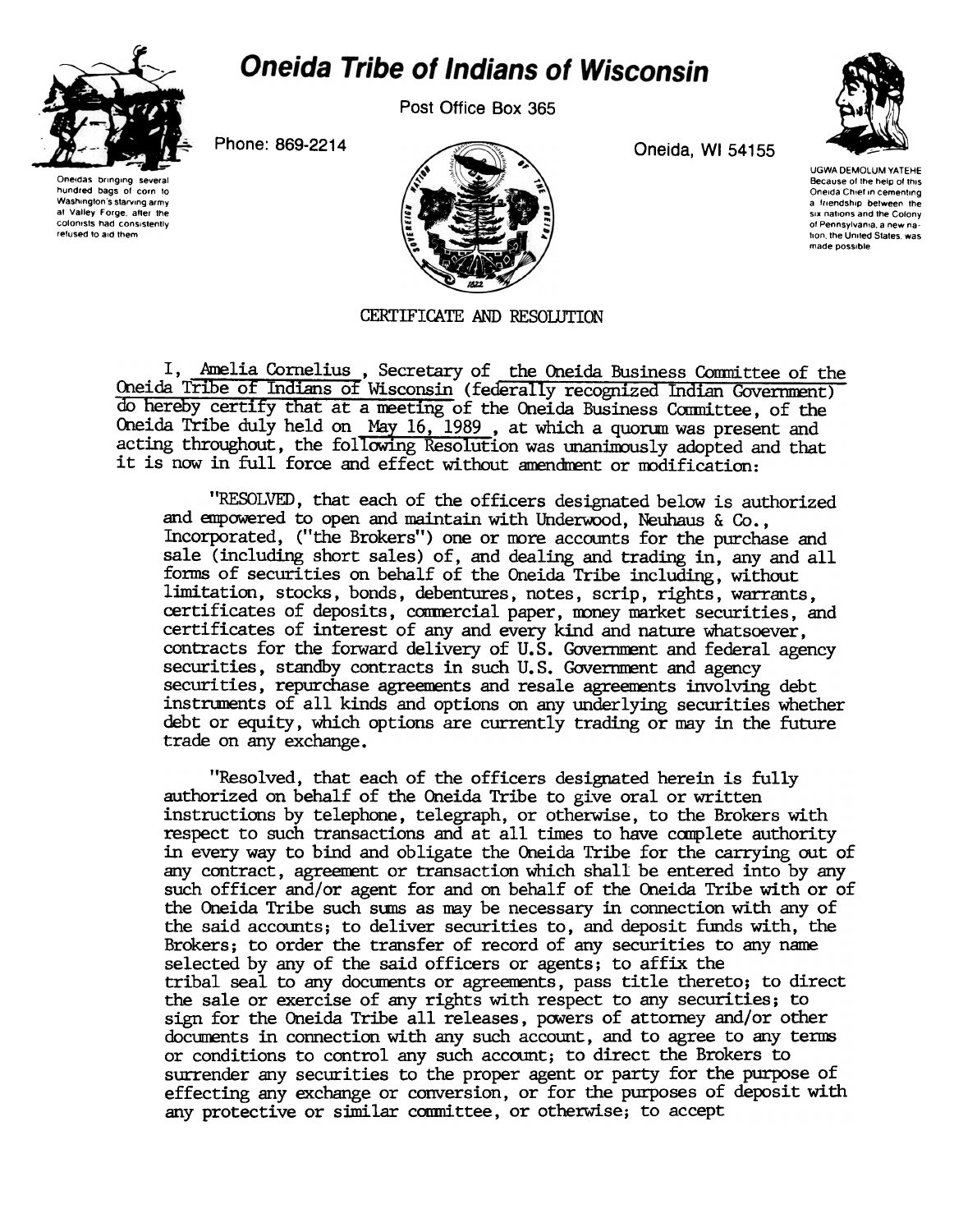delivery of any securities; to appoint any other person or persons to do any and all things which any of the said officers and/or agents is hereby empowered to do, and generally to do and take all action necessary in connection with the account, or considered desirable by such officer and/or agent with respect thereto.

Resolved, that the establishment and maintenance by this Oneida Tribe of one or more accounts with the Broker prior to the date as of which these resolutions are effective, and all transactions consummated and actions taken with respect to transactions of the type described above are hereby ratified and confirmed in all respects.

"Resolved, that the Broker may deal with any and all of the persons holding the above stated offices as though they were dealing with this Oneida Tribe directly.

"Resolved, that no limitations are imposed upon the above authorities except as follows:

- 
- 1. As authorized by the Investment Committee, and<br>2. Pursuant to the provisions of the Oneida Tribal Constitution

"Resolved, that the Secretary of this Oneida Tribe be, and hereby is, directed to certify and deliver under seal of the Oneida Tribe to the Broker:

a true copy of these resolutions:

specimen signatures of each and every person by the resolutions empowered; and

(c) a certificate that the Oneida Tribe is duly organized and validly existing, that its Charter and By-Laws authorize it to transact the business by these resolutions defined, and no limitation has otherwise inposed upon such authority.

"Resolved, that the Broker may conclusively rely upon any certification given in accordance with these resolutions, until the Broker receives written notice of a change in any of the information recited therein.

"Resolved, that, in the event of any change in the office or powers of persons hereby authorized, the Secretary shall promptly certify such change to the Broker in writing in the manner hereinabove provided, which notifications, when received, shall be adequate both to terminate the authorization of the persons theretofore authorized, and to authorize the persons thereby substituted with the same force and effect as if named in the foregoing resolutions."